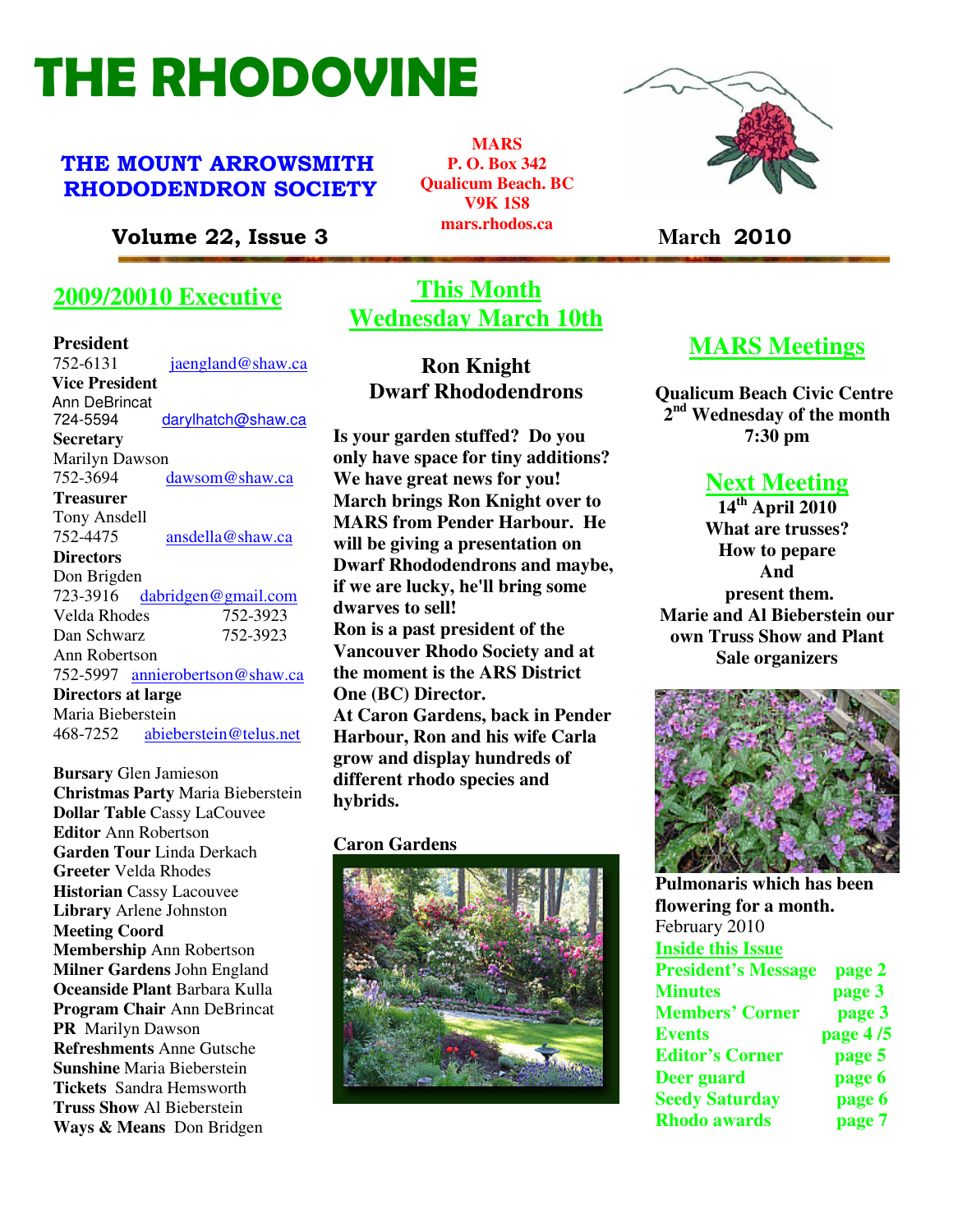# **President's message**

**Spring has virtually sprung! The Box Stores are playing catch-up with this early spring phenomenum, lest they be accused of not living up to their mantra to "create the need and instantly fill it"! Meanwhile the local nurseries and garden suppliers are open for business; doing their bit to satisfy our green thumb needs…** 

**…speaking of needs.** 

**At our February meeting the Four Experts imparted their collective wisdom on 'landscaping with rhododendrons', at which time they pleaded with us 'to broadcast lime to all corners of your garden', because after this winter 'your soil is far too acidic'. Dutifully, I rushed down to Dolly's Home Hardware in QB and purchased enough lime for our subdivision! I'm sure that you know how heavy a bag of lime is, well buying it locally certainly paid off for me! The young man in the store not only loaded all the bags from the shelf onto a store dolly, but then he accompanied me out to my vehicle after I had transacted the purchase and proceeded to load all the bags into my vehicle. Contrast that to buying from the box store, where they provide a buggy or flatbed, but seldom the manpower. I probably paid \$1 more per bag, but the service and proximity of the local store made it the hands down economic choice. My plea to encourage you to shop locally when you can! We are all getting busy with Spring projects but please don't forget the Club's 'wants':** 

- **1. We need your completed questionnaire at the March meeting, if not already returned.**
- **2. We need your preference on the proposed tour up-island in late Maybus or car, weekend or midweek, and**
- **3. We also need additional volunteers for the Garden Tour, 8/9 May.**

**Milner Gardens news - the second in Speaker Series of three talks will feature Gary Lewis from Phoenix Nursery in Vancouver. His** 

**topic - Western Australian plants, including some that we can grow locally.** 

**QB Civic Centre 25 March 7pm, \$10 tickets at the door or Coastal Credit Union, Nanoose Bay, Parksville or Qualicum Beach.** 

**Hope to see you all at the next meeting on 10th March.** 

 **John England** 



**Entrance to Cox Trail UBC** 

### **Members Corner**

#### **Milner at MARS**

**Milner executive director Geoff Ball, or one of his assistants will be at the March General Meeting to offer us single or family memberships. It's a good chance for MARS members to buy at a reduced rate.** 



**Cilipenese 3', 5F, E, 3-4/3-4/3-4 opened 14th Feb 2010 Photo by Myrna Schebel**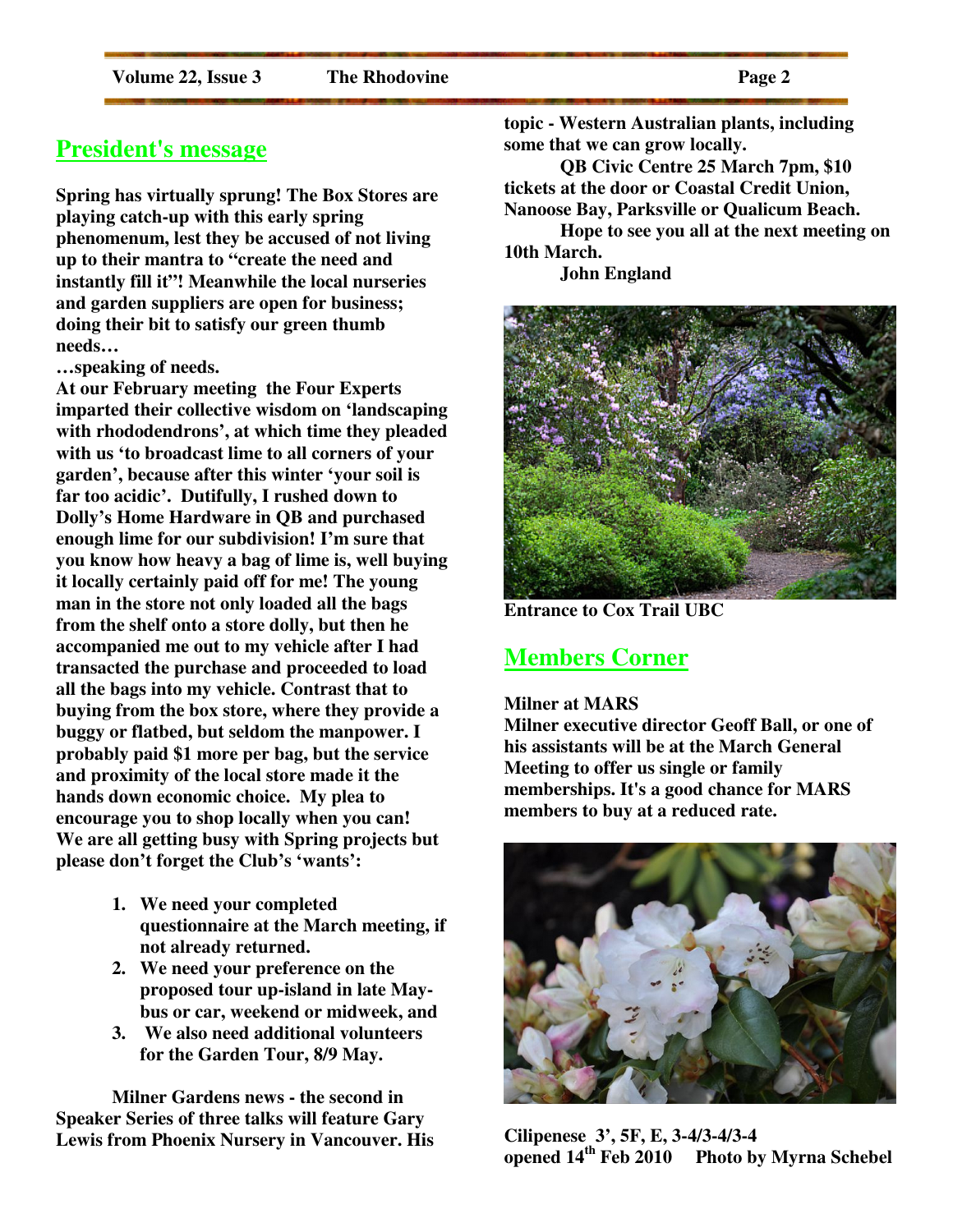### **MARS General Meeting**

**Wednesday, Feb 10th, 2010 7:30 pm. at Qualicum Beach Civic Centre** 

**MEETING AT: 7:30 pm. at Qualicum Beach Civic Centre Minutes of the general meeting appeared in the Rhodovine and were accepted without change. GUESTS: Judy Millicheap, John and Donna Debor, Darlene and Gordon Chilton. Judy and the Debors were welcomed as new members. REFRESHMENTS: Ann Gutsche and Brenda Moore.** 

**BUSINESS ARISING: 1.Seedy Saturday saw 2092 people check out the garden event at the QB Civic Centre. John England thanked everyone who participated at the MARS table. 2. Members were urged to bring the completed questionnaire to the next meeting if they haven't already done so. 3. A bus trip is being suggested for sometime in May after the Garden Tour. Members will be asked to state their preference for time at the March meeting. 4. John England stressed the importance of the MARS library. Borrowing is as easy as signing out a book. 5. John said the Executive has agreed that MARS will pay a flat rate of \$50 to any member who hosts a guest speaker to help cover expenses. 6. On behalf of MARS members who attended the 20th Anniversary dinner, John England presented Carol Hanson with an electric meat slicer as a tip for the volunteers who had so ably served the meal. In her thank you, Carol admitted she had had to borrow a knife from Milner executive director Geoff Ball to cut the roast and appreciated very much the thoughtfulness of MARS members.** 

**CORRESPONDENCE: The annual publication from the Rhododendron Species Foundation.** 

**TREASURER: Tony Ansdell said the expenses for MARS included rental for the hall and the storage locker and that our overall bank balance was healthy.** 

**PROGRAM: A panel discussion on landscaping with rhodos was planned for tonight's meeting. In March ARS district chairman Ron Knight will be visiting, discussing dwarf rhodos for containers.** 

**TRUSS SHOW: Maria Bieberstein, speaking on behalf of her husband Al, said most of the growers were lined up and a committee meeting was planned for the following week. The show is on April 17. GARDEN TOUR: Linda Derkach reported the Garden Tour had suffered a setback when a few** 

**gardens pulled out for several reasons, including the ill health of some owners. Barbara Kulla and Marilyn Dawson have toured the Parksville to San Pareil area for this year's tour. Linda also served notice that she will need some hearty souls to deliver and pick up signs near the Tour's dates of Mothers' Day Weekend.** 

**WAYS AND MEANS: The door prize was R. scabrifolium. Other draw prizes were R. Aloha, R. augustinii, R. Kokardia (a Paul Wurz donation) and the frog plant labels. Door prize was won by Darlene Chilton; other winners were Maria Bieberstein, Wolfgang Ruff, Joanne Hamilton and Bert Harding. MEMBERSHIP: Ann Robertson said there are three new members.** 

**After the coffee break, Program director Ann DeBrincat chaired a lively panel discussion on landscaping with rhododendrons. Panel members were Don Bridgen, Lorne Hepting, Terry Richmond, all MARS members and Paul Wurz from Hidden Acres Nursery near Campbell River. In the words of one observer, the meeting could have gone on for another hour, there was so much interest. As it was, the meeting didn't adjourn until 10 pm and people were still standing around in small groups discussing the topic. The message that was clear: there is no one way to look after rhodos. "It really depends on where you live," said Lorne Hepting, who gardens at Dashwood. Terry Richmond said it was necessary to have a plan and to know the cultural demands of your plants. Some can handle more hot sun than others. Paul Wurz suggested yellow rhodos benefit from some shade, particularly in the late day. They all agreed that good drainage, site preparation and good air flow were essential. As for companion plants, panel members suggested using hostas, oriental lilies, viburnum mariesii, cyclamen, hardy fuchsia, ferns, hellebores to name a few.** 

**MEETING ADJOURNED AT 10 pm John England, President Marilyn Dawson, Secretary**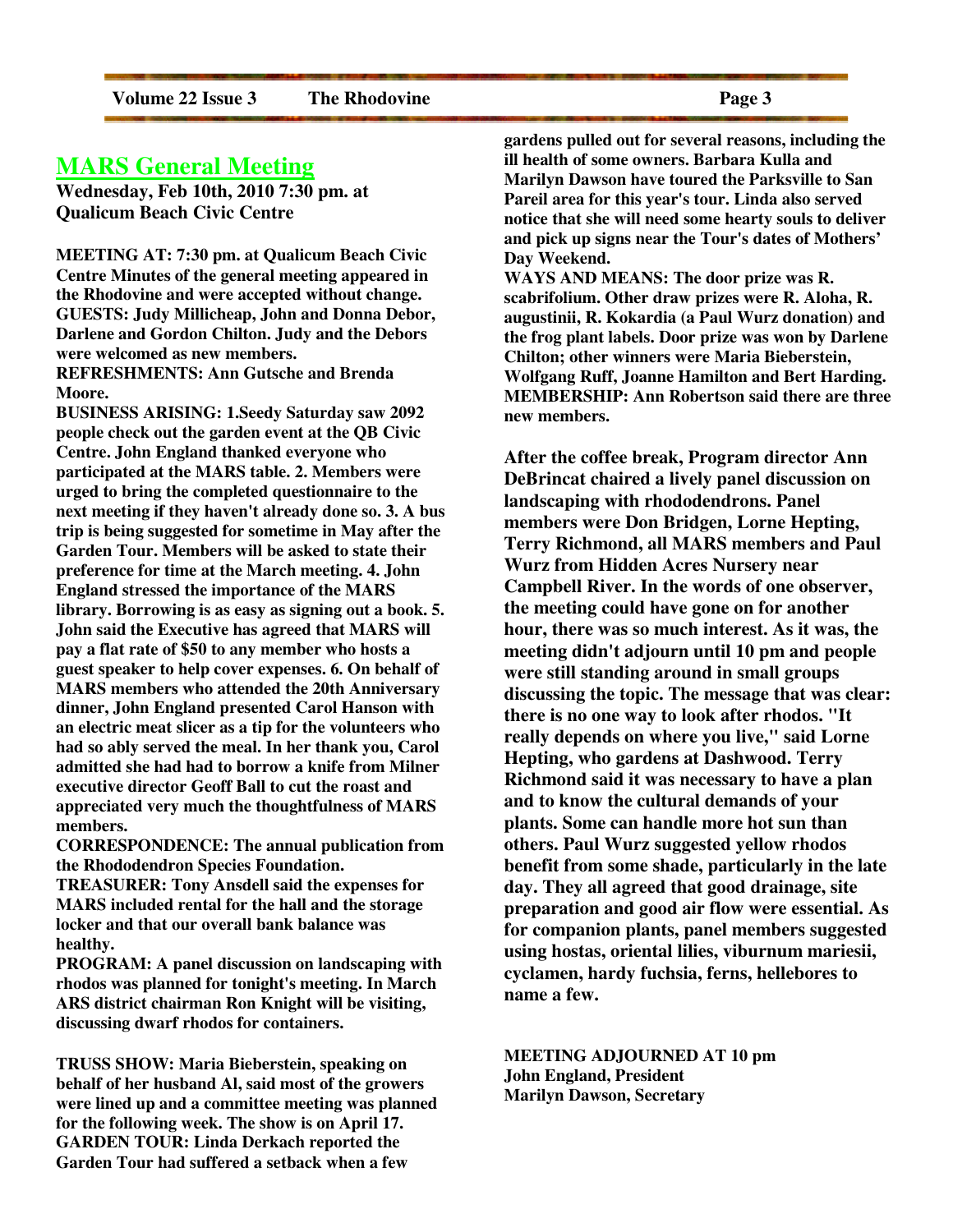# **EVENTS**

#### **George Fraser Day**

**Ucluelet and Tofino May 22nd-23rd 22nd is the 10th Anniversary of George Fraser and Heritage Fair Day to be held at the New Community Center adjacent to the Fabulous Black Rock Complex. In Tofino Clayoquot Island will be open on Saturday 22nd and Sunday 23rd from 12.00 noon to 6.00 pm each day. Boats leave every 15 minutes from the Government Warf at no cost. This is a must see!! I know you will enjoy this weekend. Cheers Terry.** 

**The Ultimate Rhododendron Conference. April 9 – 11, 2010 UBC Botanical Garden Vancouver**

**With about a month to go, the conference is already 75% filled and instructors Ron Knight and Douglas Justice are delighted with the response. There are still spaces left at both level 1 and level 2.** 

**Level 1 classes, with Ron, are all about rhododendron gardening and provide an excellent opportunity to more deeply involve potential and newer rhododendron club members in the wonderful world of rhododendrons.** 

**Level 2 classes, with Douglas, are for veteran collectors who want to know more about classification, identification, culture and care of species rhododendrons. Friday April 9th is the garden tour day. Douglas Justice (Curator of UBC Botanical Garden) and Todd Major** 

**( former Director of the Park and Tilford Gardens ) will be conducting morning tours of UBC Botanical Garden. In the afternoon, Gerry Gibbens ( Head gardener for the Sino-Himalayan Garden ) and Roy Forster (original designer of the Rhododendron Walk) will be leading tours at VanDusen Botanical Garden. A large selection of species and hybrid rhododendrons will be offered for sale on Saturday and Sunday. If you wish to register, please visit www.rhodos.ca to print a registration form. Mail it as soon as possible. For further information, email Ron Knight at: rcknight@telus.net. Full information at www.rhodos.ca** 



**Harry Lauder's Walking stick tree Corylus avellana "contura" February 2010**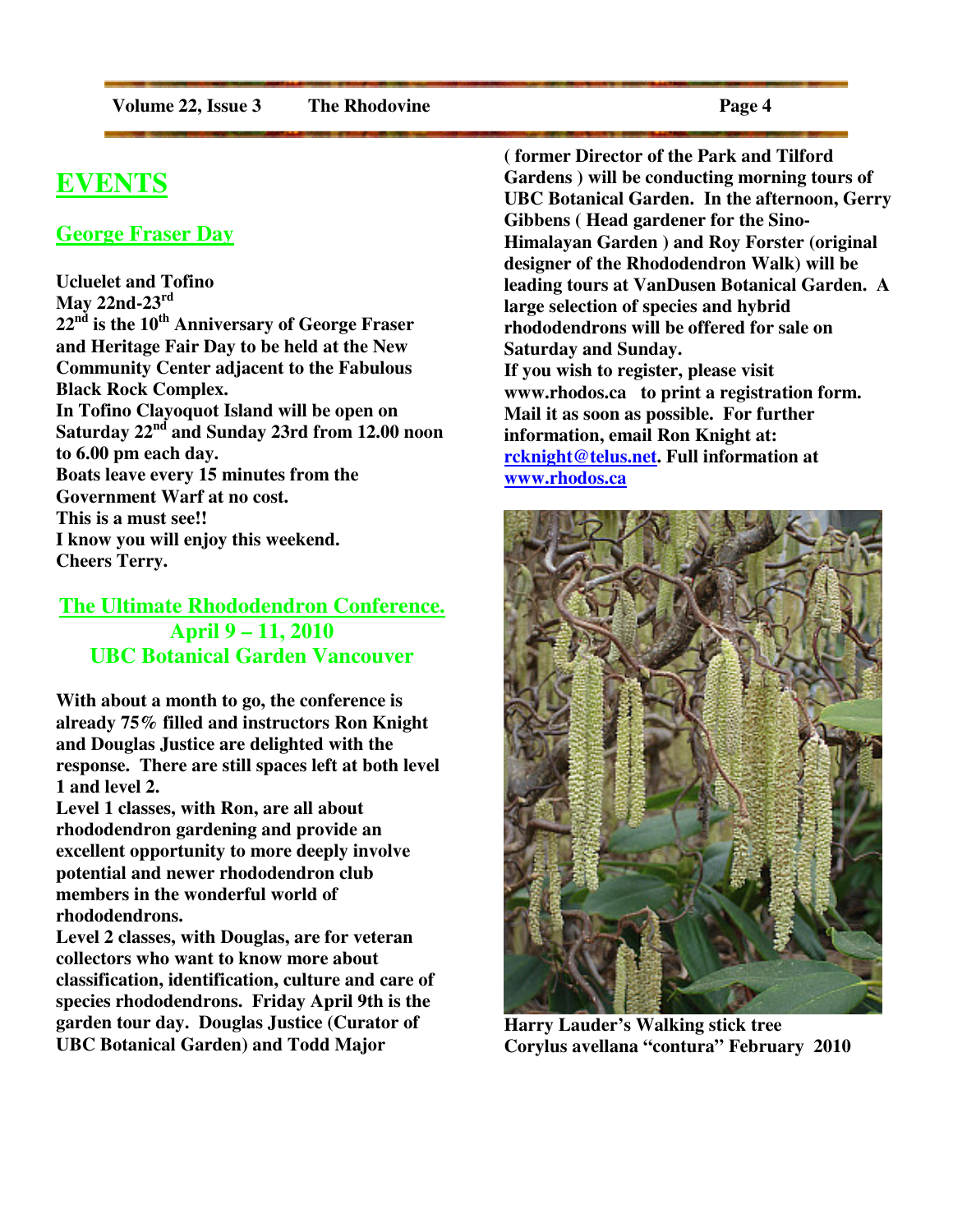# **Another Hellebore Hurrah**

 **Hellebores seem to be getting a lot of attention this year. Phoenix Perennials is offering a free workshop on the care of the plants during a three-day weekend event in Richmond March 5-7. Phoenix will offer for sale more than 90 different species and cultivars from around the world during the Hellebore Hurrah weekend. The one-hour workshop is offered on Friday and Saturday at noon when instructor Shelley Brignall will talk about cultural requirements including how to clean them up after the winter, how to dead head and how to divide. The nursery is at 3380 No. 6 Rd, Richmond. For more information call proprietor Gary Lewis on his cell 604-202-0920** 

#### **Milner Gardens**

**Spring Speakers' Series March 25th, Gary Lewis Among Kangaroo Paws and Grass Trees:** 

**The incredible spring flora of Western Australia. Join Gary for a trip Down Under to explore an out of this world flora you have likely never even dreamed of, a world of banksias and feather flowers: donkey orchids and spider orchids, eucalypts and myrtles and, of course, kangaroo paws and grass trees. In this talk you'll see wonderful photography from his recent trip as well as learn about why this area of the world is considered a biodiversity "hot spot."**

**April 29th, Des Kennedy will be the speaker on a topic yet to be determined but sure to be both informative and entertaining!**

**All presentations will be held at the Qualicum Beach Civic Center located at: 747 Jones Street, and will begin at 7:00 pm. Tickets are \$10.00 each, complete series for \$25.00. Tickets will be available for sale at the door on the evening of the presentations.** 

**Tel: (250)752-8573 milnergardens@shaw.ca** 

# **Editor's Corner**



**R. dauricum 4', -ve25F, VE, 4/3/3 2010** 

**This poor rhodo tries to flower every year and finally managed to give a lovely little display of flowers this February. It has been in my garden 5 years and suffered through mountains of snow and deer hunger. I have seen her cousins in other gardens, (Al and Marie's ) looking magnificant but felt that her effort in spite of all the odds has been supreme and should be shared with you.** 

**Thank you to those who sent in photos and articles, keep them coming. It certainly makes our magazine more personal.**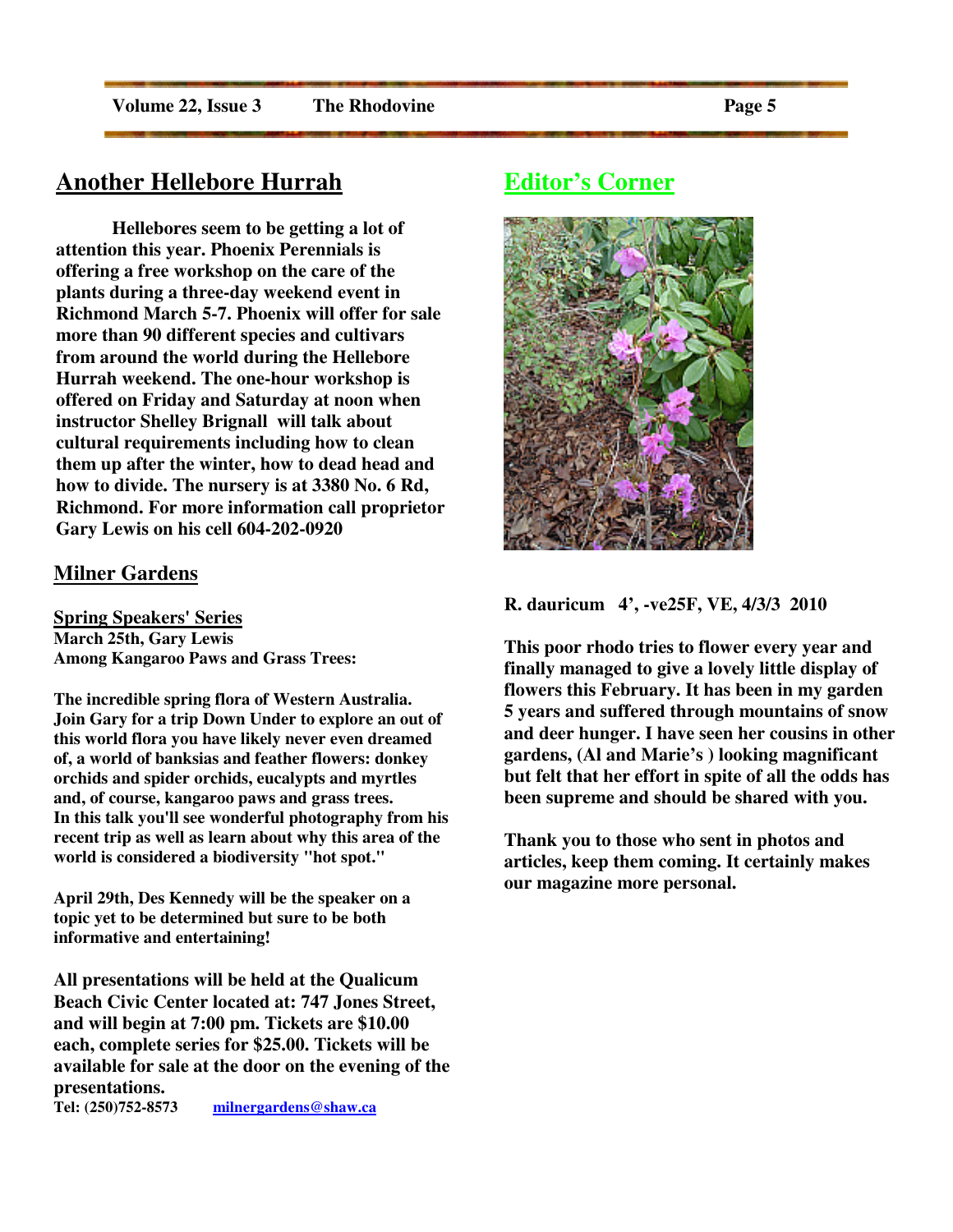#### **Volume 22, Issue 3** The Rhodovine **Page 6 Page 6**



#### **The Ultimate Deer Guard**

**Observing deer foraging in their natural mountainous habitat is a wonderful experience but witnessing them feeding throughout your garden is not nearly so exhilarating. My program for repelling deer involves the application of a product called "Watkins Medicated Ointment" which has been marketed for decades to help alleviate stiff, sore and painful muscles. It contains 5.3% camphor, 2.8% menthol paraffin and petrolatum. Deer absolutely abhor its odor.** 

**1. The procedure is as follows:** 

**Cut an absorbent material (brown, green or grey denim) into 1" X 8" strips.** 

**2. Run the strips across the Watkins medicated Ointment coating both sides. (I hold the strip with my left and pull with my right hand) 3. Tie the coated strips on lattice fencing, poles, stakes or plant material on approximately 6" centers. Strip center to center distances may require adjustment due to garden design, plant material and deer density.** 

**Storing the ointment in a refrigerator when not in use reduces the mess and wasted ointment. A thin covering is all that is required. One application per growing season is all that is sufficient as the paraffin and petrolatum in the ointment repel rain. Sunlight softens the ointment covering spots in the strip you may have missed and amplifies the odor. Watkins Medicated Ointment is available through a system of local dealers. Deer will hate you!! Cheers Terry.** 

# **A Record Seedy Saturday**

 **It all seems like history now, but on February 6th Qualicum Beach's Civic Centre was alive with 2092 souls pressing their way through the auditorium. It was Seedy Saturday. MARS was there and volunteers handed out information about rhodos and the hot pink slip with Dates to Remember, our reminder of the Truss Show, Garden Tour and Oceanside Sale. There was also a draw for a rhodo, this year Hoppy.** 

**At the last minute our allotted space was cut from one table to half that amount because the demand for commercial booths was so high. Last year there were 55 commercial entries; this year the number climbed to 73.** 

**As well as handing out rhodo information, the volunteers were also encouraging potential young gardeners by being a seed station for Milner Gardens Shoots with Roots program. Children from 3 years old make up their seed packets and search out the seed stations to get seeds to plant later.** 

**Organizer Marilyn Dawson set up the table in the early morning with Barbara Kulla and they want to thank the volunteers who came out and took shifts talking rhodos and being just downright pleasant to passersby. Mega thanks to Maria Bieberstein, John and Arlene England, Ann Robertson and Cassie LaCouvee. By being there they gave Dawson and Kulla a break, time to exchange seeds and wander around and check out the specialty tables with their wares, including unusual potatoes and great garlic.** 

#### **Marilyn Dawson**